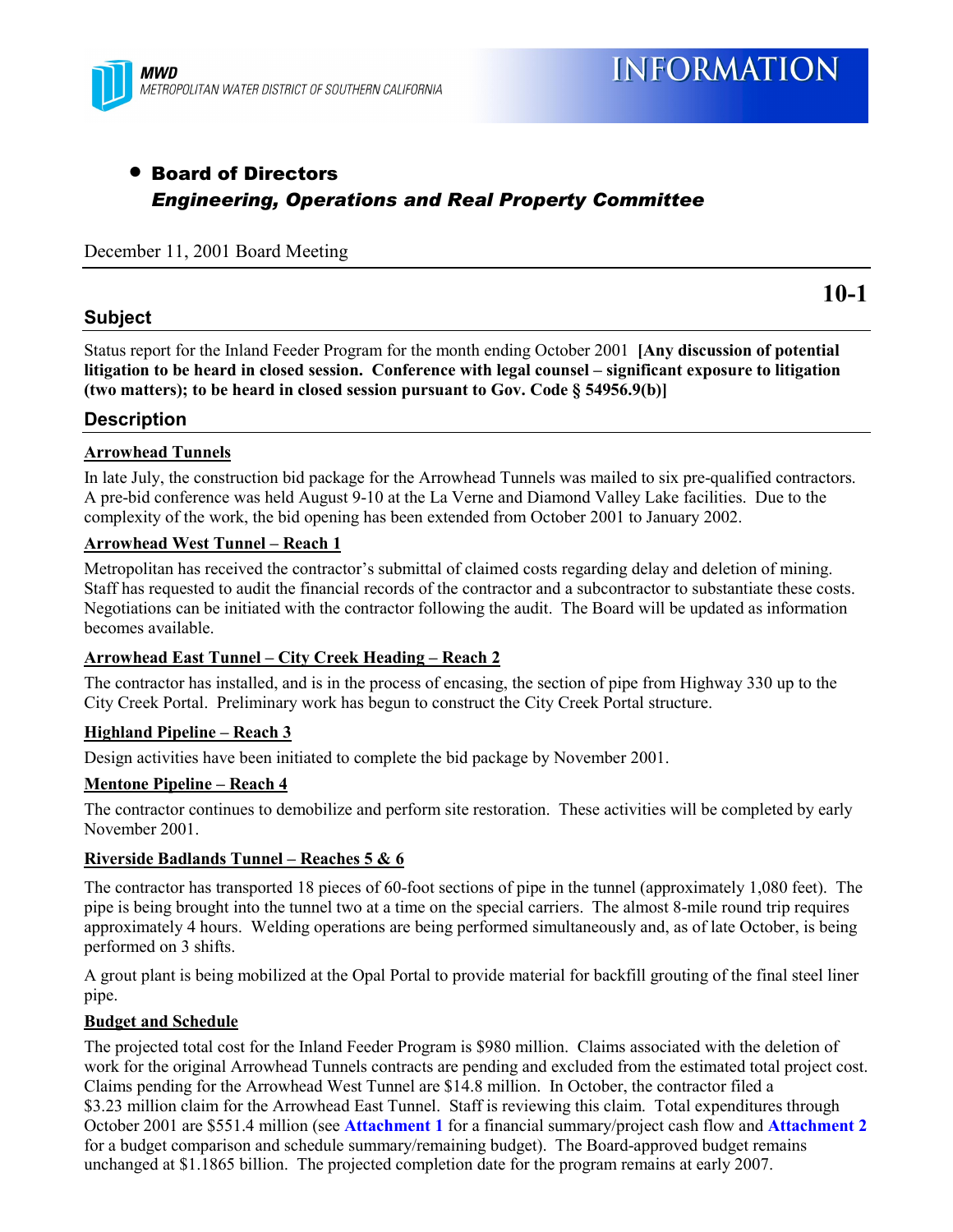### **Policy**

Board Request.

## **Fiscal Impact**

Refer to the attachments.

L. Wolfe 11/16/2001 *Roy L. Wolfe Date*

*Manager, Corporate Resources*

11/19/2001 *Ronald R. Gastelum*  $\boldsymbol{c}$ 

*Chief Executive Officer*

*Date*

**Attachment 1 - Financial Summary/Project Cash Flow** 

**Attachment 2 - Budget Comparison and Schedule Summary/Remaining Budget** BLA #1386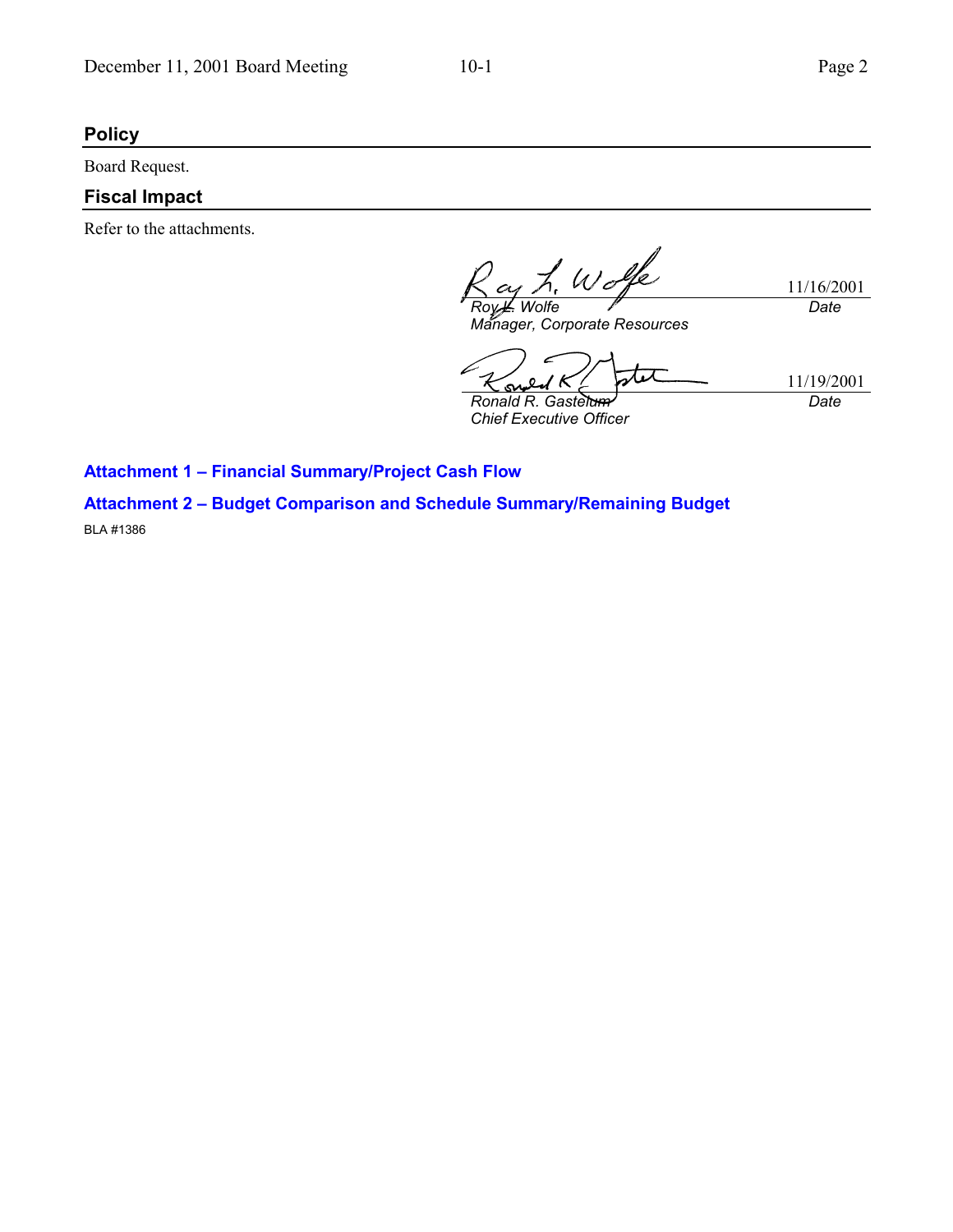

1. Based on knowledge of current field conditions.

# **Project Cash Flow**